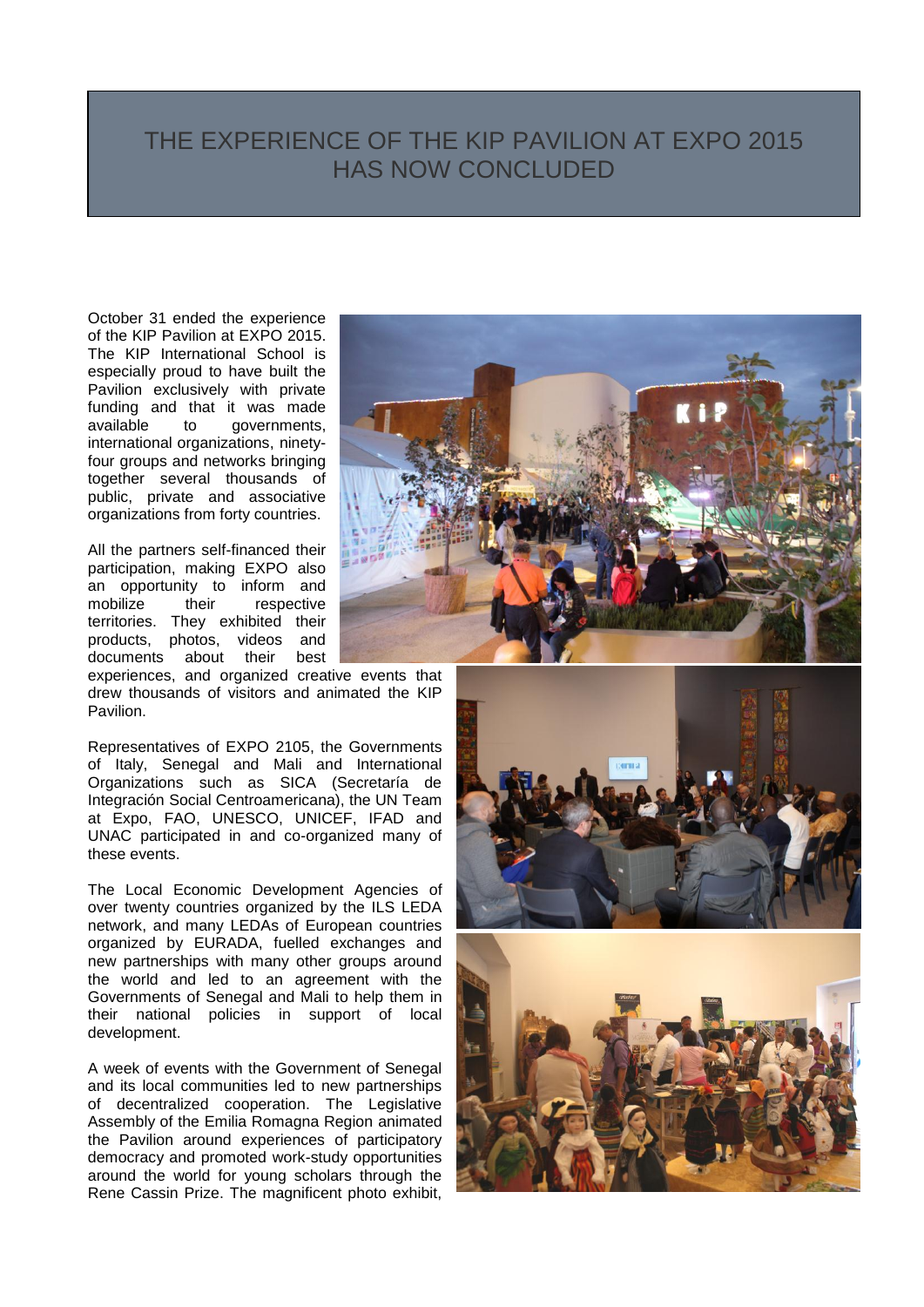*Extra-ordinary food - Along the path of food*, organized by the Association *Obiettivo sul Mondo* and IFAD, highlighted indigenous knowledge about food production. UNICEF and the Italian Cooperation held an important international meeting on nutrition. The international seminar, titled *The Culture of Differences for Coexistence and Territorial Development*, was an opportunity to involve some of the women who are leading actors in the development of their territories and to underline that starting from a local level permits us to value women's practices so as to transform the exclusion into a possibility of sustainable development for the entire society.

Several international networks displayed some of the best results of their work: Slow Cities, in enhancing quality of life, proximity agriculture and cultural heritage and traditions; Emblematic Communities of the Mediterranean Diet, in facilitating collaboration among farmers, tourist operators, small businesses, services, public administrations, associations and citizens; Eco-Regions and Bio-Districts, in illustrating the experiences of organic productions and sustainable territorial development; Social Economy, in strategically activating social enterprises to combat poverty and exclusion; Local Action Groups of Spain, in their local development schemes; International Slow Tea International and Italian association; The World Agricultural Heritage Foundation, in supporting the *Globally and Nationally Important Agricultural Heritage Systems.*

Many cities, local communities and their<br>associations illustrated some of their good associations illustrated some of their development experiences based on the sustainable use of natural resources, local food, promotion of human rights and citizen participation, as well as art and international cooperation activities: National Association of Italian Municipalities - ANCI, Global Local Forum, Italian cities of Milan, Lecco, Reggio Emilia, Naples, Frosinone and Cosenza; Kaolack and Sédhiou (Senegal) Jingdezhen (China), the Carnia Mountain Community, the Sardinian Geomineral, Historical and Environmental Park, the Italian Network of Social Farms, the Liguria, Emilia Romagna and Sardinia Regions, the Province of Manitoba (Canada), Rincones del Atlántico, disseminating knowledge on natural and cultural heritage of the Canary Islands (Spain).

The associations and NGOs that participated had the opportunity to highlight some of their innovative activities of development and international cooperation: Oxfam, Arbio, Aifo, Nomisma, Vis Roboris, Save the Children, Formattart, Diamocilamano, Energia per i Diritti Umani, Fondazione Codice Italia, Fondazione Pietro Paci, Devnet International and Devnet Tokio, Apau, Apimed, Assolombarda, Cascina Clarabella, Teen Theatre, Srli Lanka Italia Business Council, Società

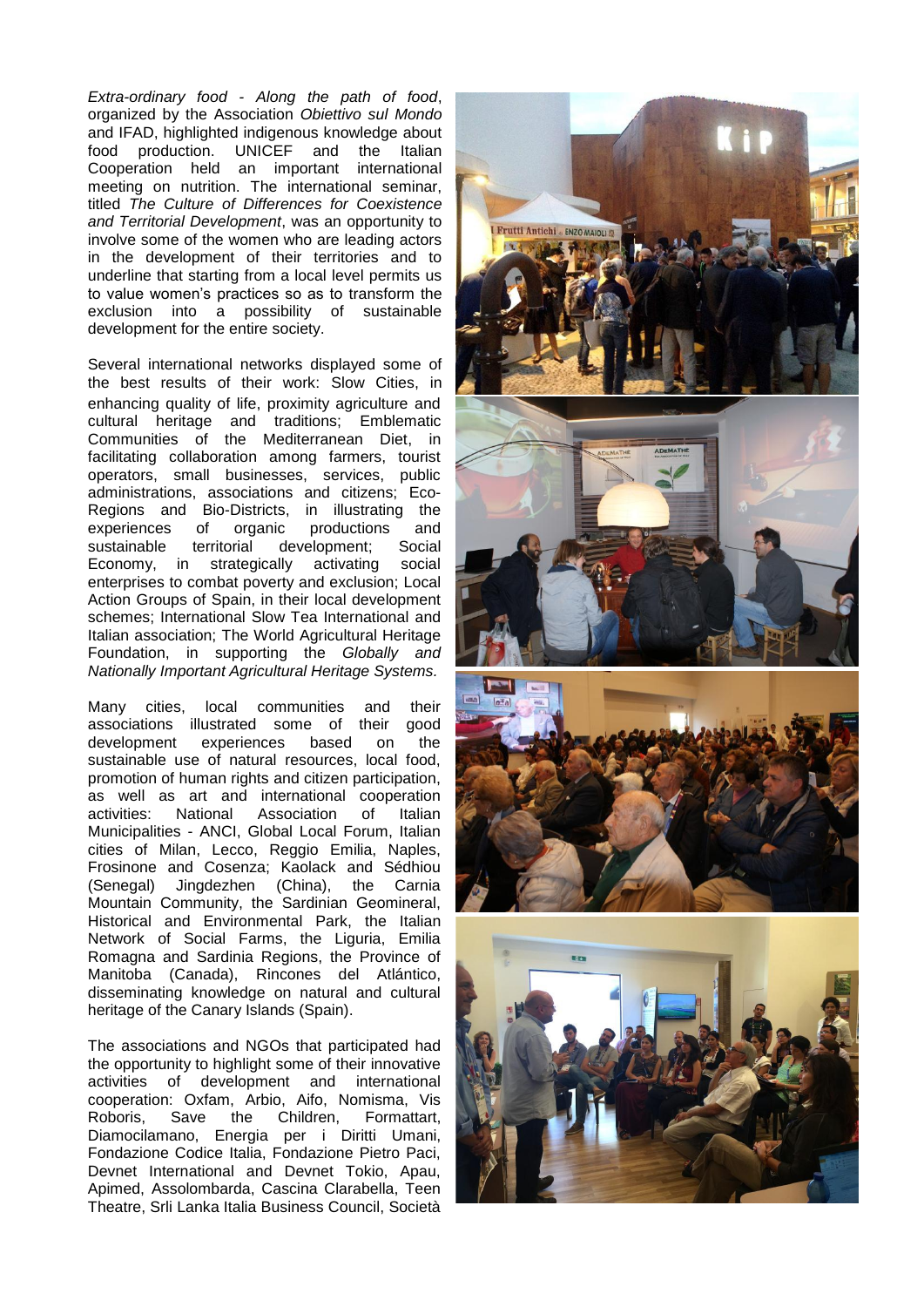dei Territorialisti/e, Zen Tea Association, Diotima.

Rimond Company build the Pavilion and others companies supported activities and illustrated their products of excellence: Cix, Silk Road Cultural Committee, Cramst, Maioli, Maylink, Ihavebao, Cantina Tollo, Sistema Colline Romane, Carsa, Solwa, Cap, Compagnia della Qualità Latte Nobile, Eustachi, Great Public Relations Consulting (Shanghai) ItaliaCamp, Bic Lazio, Formaper.

In its outdoor spaces, the Pavilion hosted the UN Garden, built with private financing mobilized by the KIP International School, and proudly displayed Marco Cavallo led by the Permanent Conference for Mental Health Worldwide *Franco Basaglia*, the Social Flight One, a plane built in jail through the project *Wings of Freedom* of the Mediterranean Social Consortium, and the trees of the biodiversity project of the Maioli Group. The restaurant managed by the Cramst Cooperative was not only a place to eat well at affordable prices, but also a lively gathering place. In the square and open spaces cultural events, theatre, music, tastings and many other activities took place. The Project *Patch for Future* of the Symbola Foundation, through which school children and visitors to EXPO expressed their ideas on the future of development and ended with the creation of a Globe, the largest structure made with children's drawings produced by the artist Howtan Re. Famous Chinese

musicians, painters, sculptors, potters, tailors, calligraphers and filmmakers made their best works known to an international public. The poet Leo Zanier and philosopher Aldo Masullo made participants dream and reflect.

The University of Milan Bicocca coordinated a Summer School with Cuban, Argentinean and Nicaraguan Universities that was the first step of an International PhD on Human Development that will start in 2016. The Universities of Milan (Bicocca, Politecnico, CIELS, Umanitaria, Confucio Institute), Florence (ARCO), Perugia and Parma participated in various activities.

KIP and its partners have helped to show that the EXPO could be a great opportunity to learn about many experiences that show that the intelligent production and consumption of food can be an opportunity for local, peaceful, sustainable and quality development. Many activities increased cultural and political awareness that development of the future must be based on partnerships between local experiences of all countries that seek to build attractive and inclusive territories, as indicated by the words of the UN Secretary General in the closing ceremony of EXPO.

Building on the experiences that animated the Pavilion, the KIP International School launched the idea of creating a global system of cooperation for